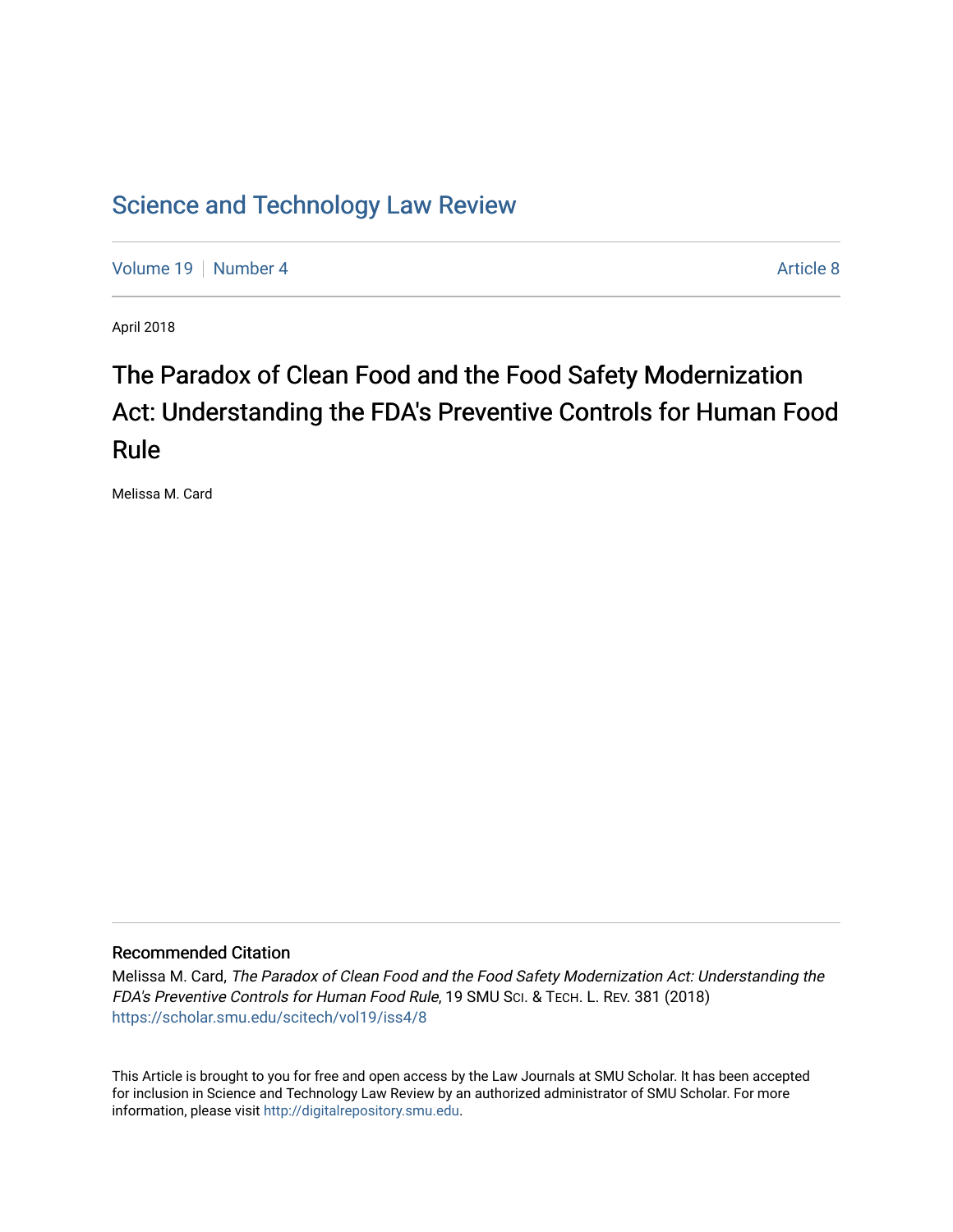# **The Paradox of Clean Food and the Food Safety Modernization Act: Understanding the FDA's Preventive Controls for Human Food Rule**

*Melissa M. Card\**

The marathon is coming to an end as manufacturers cross the finish line with their new food products. Manufacturers such as Panera Bread,<sup>1</sup> Subway,<sup>2</sup> Kraft,<sup>3</sup> and General Mills<sup>4</sup> raced to create "clean" versions of their old products. **Why did** manufacturers bother to join the race? Consumers forced them to.5 The newest diet craze obsesses over clean foods.6 Fad diets have made clean foods the focus of meal plans, celebrities swear that clean foods are the reason for their slim waistlines, and "health experts" claim that health adversities will be eliminated with a clean diet.

The diet craze towards clean food negatively impacts food safety. Lack of food safety poses a public health concern in the United States.7 **If** there is a lack of food safety, more Americans will experience adverse effects from foodborne illnesses. The Center for Disease Control estimates that each year 48 million Americans become sick due to foodborne illnesses, **128,000**

- **I.** *What Does "Eating Clean" Mean?,* **PANERA BREAD,** https://www.panerabread. com/en-us/articles/what-does-eating-clean-mean.html (last visited Mar. 2, **2017)** (stating that Panera Bread has made a commitment to remove artificial additives from its menu before the end of **2016).**
- 2. Caroline Praderio, *15 Big Food Companies That Are Going "Clean,"* **PREVEN-TION** (May **27, 2015),** http://www.prevention.com/eatclean/big-food-companies -going-clean/slide/4 (asserting that Subway will ban azodicarbonimide-the "yoga mat chemical"-from its breads).
- **3.** *Id.* (announcing that Kraft will phase out artificial food dyes (which may cause hyperactivity in children)).
- 4. *Id.* (affirming that the cereal giant pledged to ban all artificial colors and flavors).
- **5.** *Id.* (stating that "Big Food" Companies have lost money because their products are not health conscious, which has forced companies to create products that are healthier).
- **6.** Kathleen Zelman, *The Eat-Clean Diet: Diet Review,* **WEBMD,** http:/ www.webmd.com/diet/features/eat-clean-diet-review#1 (last updated Mar. 4, **2016).**
- **7.** *Estimates of Foodborne Illness in the United States,* **CENTERS FOR DISEASE CONTROL AND PREVENTION,** https://www.cdc.gov/foodbomeburden/estimatesoverview.html (last updated July **15, 2016).**

<sup>\*</sup> Melissa Marie Card, **J.D.,** Associate Director of the Institute for Food Laws and Regulations at Michigan State University and Adjunct Professor at Michigan State University College of Law. Thank you to my husband and family for your continued love and support.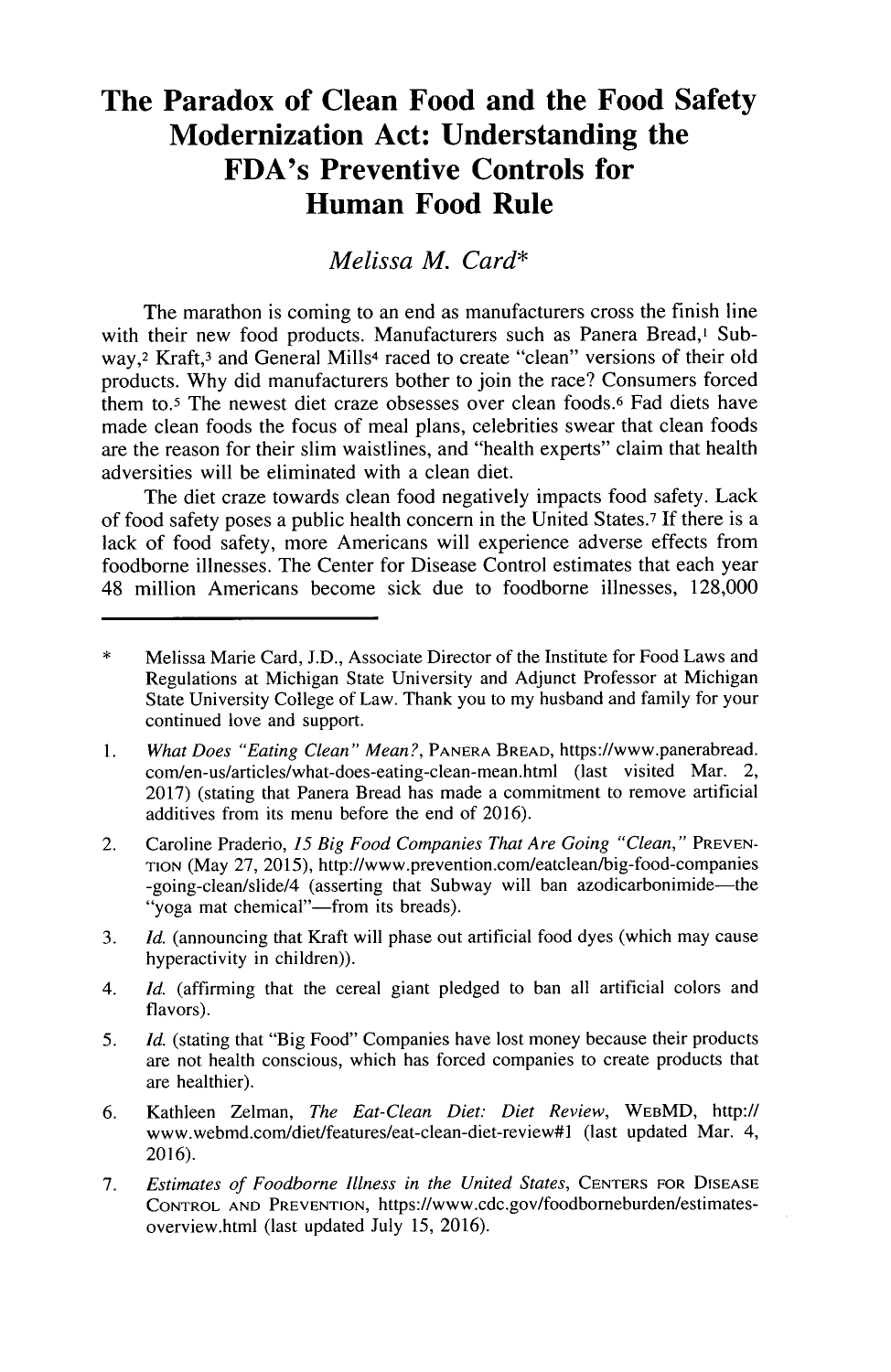Americans are hospitalized, and **3,000** Americans die from such illnesses.8 In addition, foodborne illness outbreaks are becoming more severe. For instance, a **2006 E.** coli outbreak associated with spinach affected over 200 people, including three deaths.9 Lack of food safety and clean foods coincide. Many of the processing practices that are used to keep foods safe are eliminated from clean foods. Now the the Food and Drug Administration **(FDA)** must find a way to maintain its commitment to food safety despite the clean food trend.

This article assesses whether the **FDA** can align the food safety culture, created **by** the Food Safety Modernization Act **(FSMA),** with consumers' demand for clean food. Part **I** introduces the **FSMA,** specifically discussing the tension created between the **FSMA** and the clean food trend. Part II details the Preventive Controls for Human Food Rule.<sup>10</sup> Part III poses a hypothetical and offers a solution that allows the **FDA** to align a food safety culture with the clean food trend. Finally, this article concludes that the **FDA** should encourage manufacturers to educate consumers that certain processing techniques do not affect food "cleanliness."

# **I. OVERVIEW: THE FOOD SAFETY MODERNIZATION ACT**

The **FDA** is a public health agency responsible for the regulation of processed food.11 Part **I** begins with the history of food safety, then provides an overview of the **FSMA,** and ends with the identification of issues concerning consumer trends and food safety.

## **A. Food Safety: Emerging from the Jungle into a Battle for Public Health**

The FDA's mission includes protecting public health **by** assuring the safety of the nation's food **supply.12** Historically, the **FDA** has carried out its

- **10. FDA** Current Good Manufacturing Practice and Hazard Analysis and Risk-Based Preventive Controls for Human Food, 21 C.F.R. **§ 117 (2015)** (refered to in this article as the Preventive Controls for Human Food Rule or the **PC** Rule).
- **11.** Claudia L. Andre, *What's in that Guacamole? How Bates and the Power of Preemption Will Affect Litigation Against the Food Industry, 15* **GEO. MASON** L. REV. **227, 229 (2007)** (providing a history of the FDA's regulation for food labels).
- 12. *About FDA: What We Do,* **U.S.** FOOD **AND** DRUG ADMIN., http://www.fda.gov/ aboutfdalwhatwedo/default.htm (last updated Oct. 24, **2016)** ("The Food and Drug Administration is responsible for protecting the public health **by** ensuring the safety, efficacy, and security of **. .** our nation's food supply. **. . .").**

**<sup>8.</sup>** *Id.*

*<sup>9.</sup> FDA Finalizes Report on 2006 Spinach Outbreak,* **U.S.** FOOD *&* **DRUG ADMIN.** (Mar. **23, 2007),** http://www.fda.gov/NewsEvents/Newsroom/PressAnnounce ments/2007/ucml08873.htm.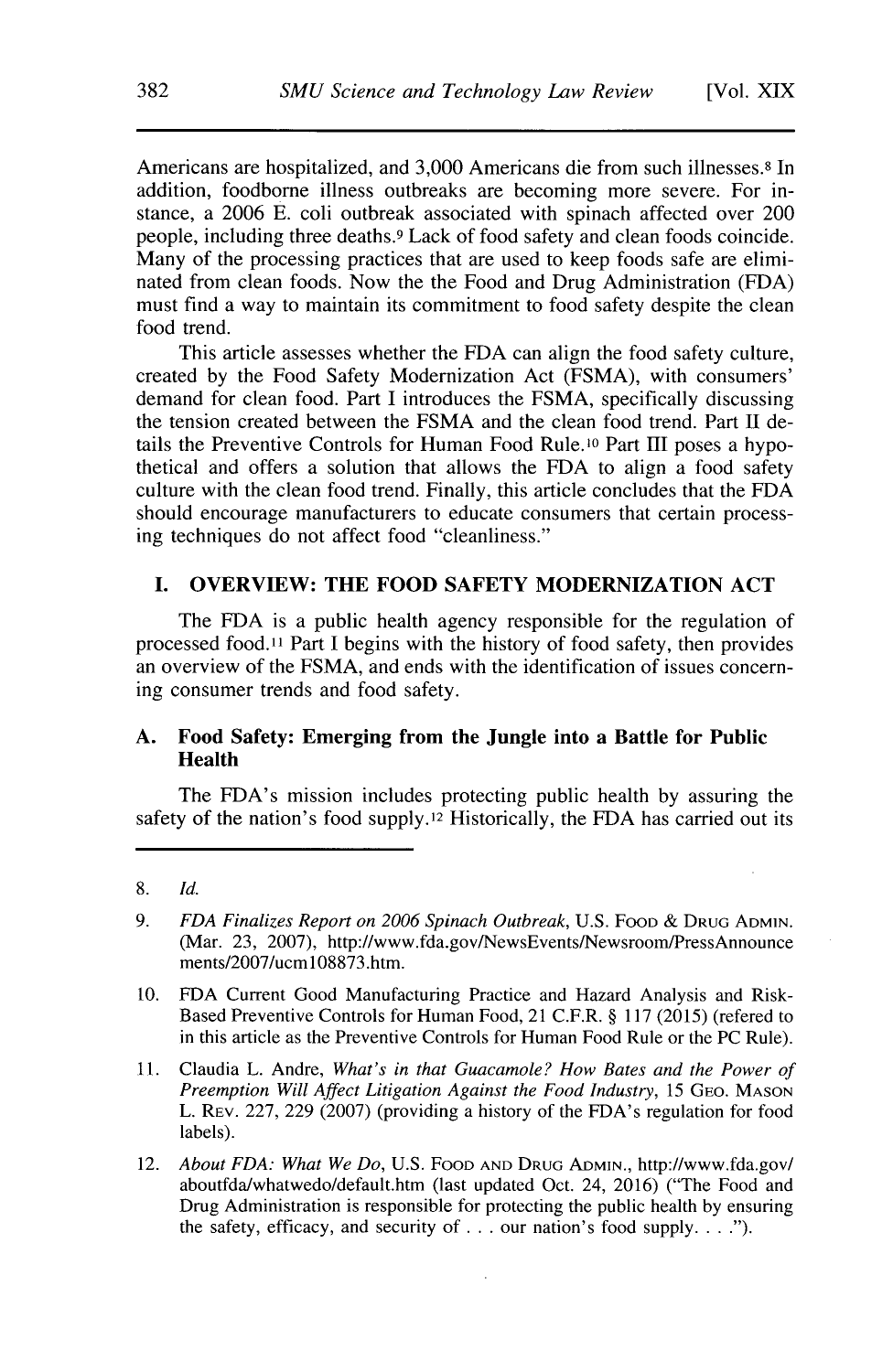mission through regulating adulterated foods.13 The **FDA** began regulating adulterated foods in **1906** with the Federal Food and Drugs Act of 1906.14 Upton Sinclair's book *The Jungle* provoked the **FDA** into action **by** exposing the meat packaging industry's practice of selling a combination of cows' guts and garbage as "potted ham."'5 In response to the "potted ham," the **1906** Act prohibited the addition of any ingredients to food products that would conceal damage, pose a health hazard, or constitute a filthy or decomposed substance. **<sup>16</sup>**

Gradually, the **FDA** published other regulations relating to adulterated food. One of these regulations, the Food, Drug, and Cosmetic Act of **1938,17** prohibited the movement of adulterated and misbranded foods in interstate commerce.<sup>18</sup>Despite the Act's purpose, the adulterated-foods prohibition did not prevent foodborne illnesses from occurring. The Act only allowed the **FDA** to react to food safety and adulteration issues, rather than granting it the power to prevent contamination.19

Merely reacting to foodborne illnesses was not sufficient to prevent additional outbreaks. As previously mentioned, the **2006** spinach **E.** coli outbreak sickened over 200 people and led to three deaths.20 Then in **2008,** the largest meat recall in **U.S.** history occurred; 143 million pounds of beef were recalled because of "downer" cattle meat processing.21 Between **2008** and

- 14. *Id.* (stating that the Food and Drugs Act of **1906** prohibited the interstate transport of unlawful food and drugs).
- **15.** *See id.; see also* UPTON **SINCLAIR** JR., THE **JUNGLE 115 (1906).**
- **16.** *See About FDA: FDA History* **-** *Part I, supra* note **13.**
- **17.** *E.g.,* Gail H. Javitt, *Supersizing the Pint-Sized: the Need for FDA-Mandating Child-Oriented Food Labeling,* **39** Loy. **L.A.** L. REV. **311, 317 (2006)** (noting that the Food, Drug, and Cosmetic Act established tolerance levels for poisonous or otherwise harmful substances added to food during the manufacturing process, and granted the **FDA** authority to issue standards for food).
- **18.** *See generally About FDA: FDA History* **-** *Part II,* **U.S.** FOOD **AND DRUG AD-**MIN., http://www.fda.gov/AboutFDA/WhatWeDo/History/Origin/ucm054826 .htm (last updated Sept. 24, 2012) (stating that the Act corrected abuses in food packaging and quality, and it mandated legally enforceable food standards).
- **19.** *See* 21 **U.S.C. §** 342 **(2005)** (stating that food shall be deemed adulterated if it bears or contains poisonous, insanitary, etc., ingredients).
- 20. *E.g., FDA Finalizes Report on 2006 Spinach Outbreak, supra* note **9.**
- 21. *Recall Release,* **USDA:** FOOD SAFETY **AND INSPECTION SERVICES,** https://www. fsis.usda.gov/wps/wcm/connect/8c3e741f-4d49-4530-812c-72a65ea50e43/Re call 005-2008\_Release.pdf?MOD=AJPERES (last visited Feb. 17, 2016).

**<sup>13.</sup>** *See generally About FDA: FDA History* **-** *Part I,* **U.S.** FOOD **AND DRUG AD-**MIN., http://www.fda.gov/AboutFDA/WhatWeDo/History/Origin/ucm054819. htm (last updated June **18, 2009).**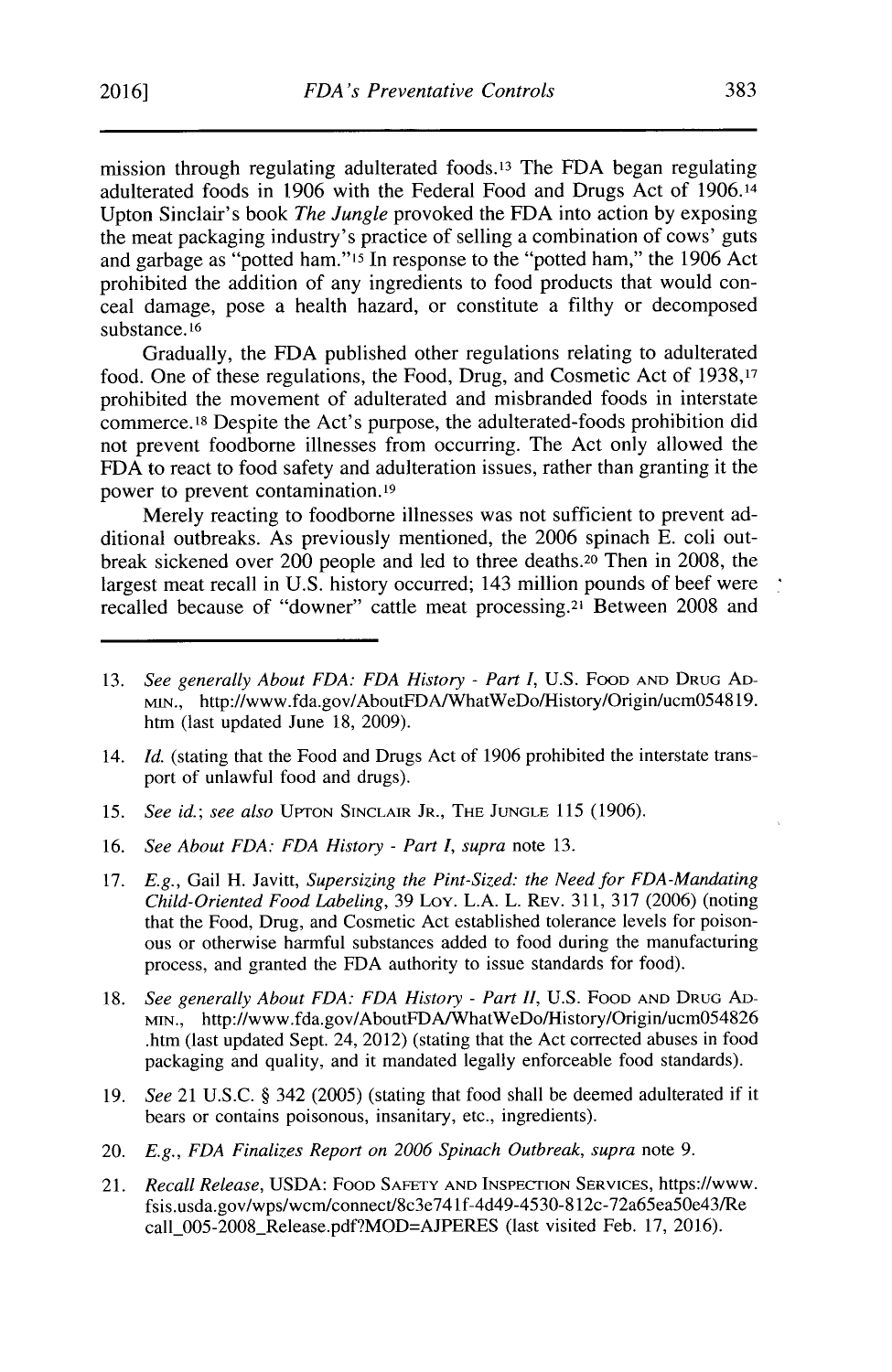**2009,** there was an outbreak of Salmonella in peanut products.22 This outbreak resulted in a recall of over **3,900** peanut products produced **by** more than **360** companies.23 Salmonella struck again in 2010, and **500** million eggs produced in Iowa were recalled.24 The Centers for Disease Control Prevention **(CDC)** estimated that this batch of adulterated eggs caused **1,939** illnesses.<sup>25</sup> These four events combined with the general risks of foodborne illnesses, fueled Congress to pass the **FSMA,** which granted the **FDA** more regulatory power. <sup>26</sup>

#### **i. Overview of the Food Safety Modernization Act**

The **FSMA** increased the FDA's regulatory power.<sup>27</sup>Before the **FSMA,** the **FDA** was restricted to reacting to food safety and adulteration issues.28 But the **FSMA** shifted the FDA's focus from responding to contamination to acting in a more proactive manner. This proactivity helps prevent contamination that leads to the adulteration of food and food safety issues.29 For example, the **FSMA** expands the FDA's powers to: **(1)** inspect and recall; (2) establish risk-based priorities; and **(3)** address major weaknesses in import safety assurances. <sup>30</sup>

The **FSMA** not only expands the FDA's powers but also requires the **FDA** to create rules and guidances to assist the industry.31 One such rule is

- **23.** *See* id. (asserting that even years after the outbreak occurred, many of those affected **by** the outbreak had not found a resolution).
- 24. Sam Robinson, *Eggs in Nationwide 2010 Recall Had USDA Mark of Quality,* **FOOD SAFETY NEWS** (Aug. **13, 2013),** http://www.foodsafetynews.com/2013/08 /eggs-in-nationwide-2010-recall-had-usda-mark-of-quality/#.WD33Qjuwccg.
- **25.** *Salmonella,* CTRS. **FOR DISEASE CONTROL AND PREVENTION** (Dec. 2, 2010), http://www.cdc.gov/salmonella/2010/shell-eggs-12-2-10.html.
- **26.** *FDA Food Safety Modernization Act (FSMA),* **U.S.** FOOD **& DRUG ADMIN.,** http://www.fda.gov/Food/GuidanceRegulation/FSMA/ (last updated Jan. **31, 2017)** (noting that the Food Safety Modernization Act aims to ensure the **U.S.** food supply is safe **by** shifting the focus from responding to contamination to preventing it).
- **27.** *Id.* (stating that the **FDA** Food Safety Modernization Act is the most sweeping reform of the food safety laws in the United States in more than **70** years).
- **28.** *See* 21 **U.S.C. §** 342 **(2005).**
- **29.** *See generally* 21 **U.S.C. §** 2201 (2011).
- **30.** *See id.*
- **31.** *See* 21 **U.S.C. § 2201(b) (2011).**

<sup>22.</sup> *See* James Andrew, *2009 Peanut Butter Outbreak: Three Years On, Still No Resolution for Some,* **FOOD SAFETY NEWS** (Apr. **16,** 2012), http://www.food safetynews.com/20 12/04/2009-peanut-butter-outbreak-three-years-on-still-noresolution-for-some/#.WD32nDuwccg.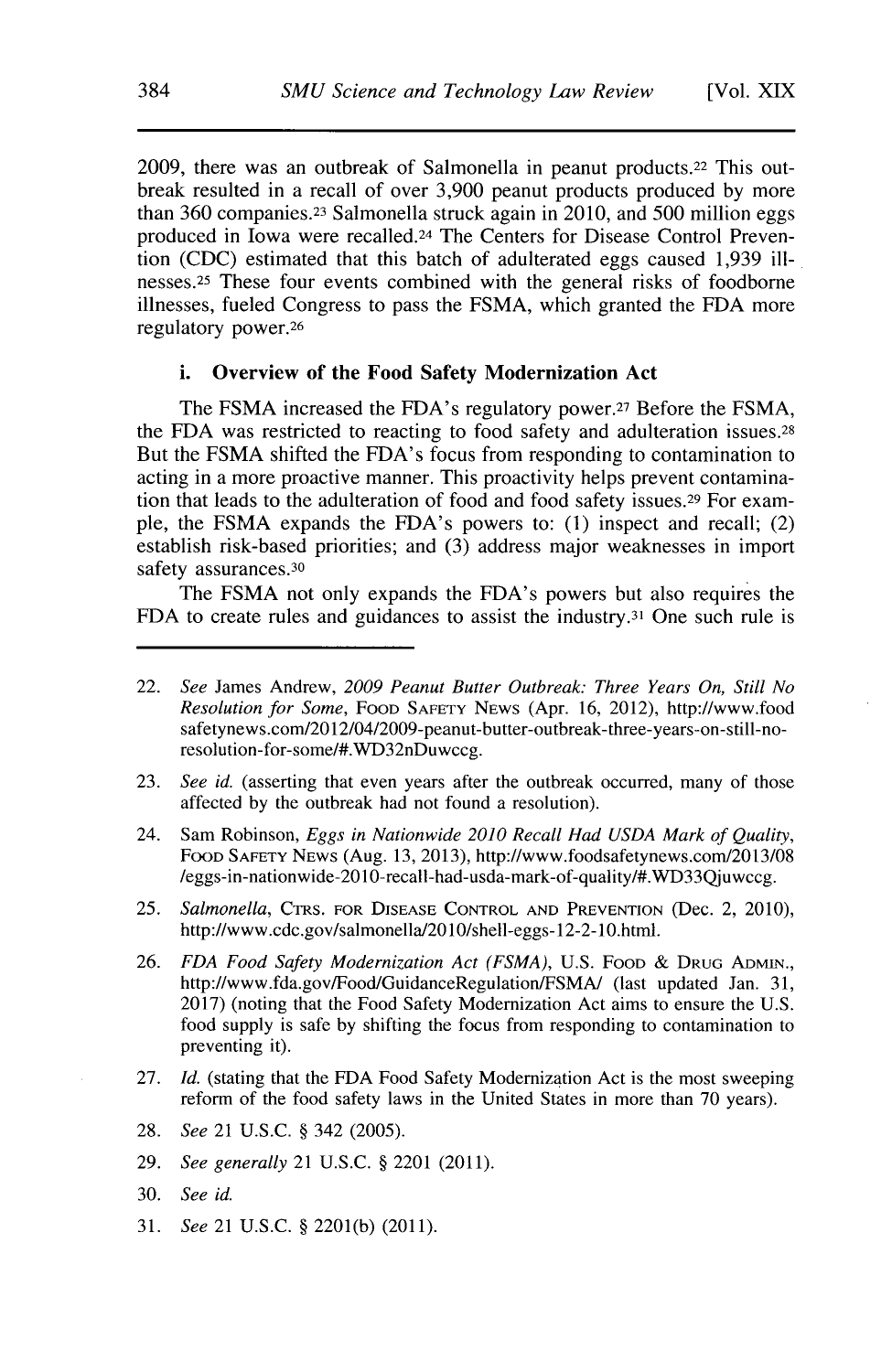the Preventive Controls for Human Food Rule (PC Rule).<sup>32</sup> The PC Rule requires manufacturers to implement food safety plans, which must identity hazards and articulate hazard-minimization procedures.<sup>33</sup> As discussed later in this article, the **PC** Rule and the Clean Food trend create tension that complicates the FDA's **job** to promote food safety.

# **ii. Clean Food**

The "clean label" trend is currently sweeping the food industry.<sup>34</sup> Clean label may refer to a product containing natural, organic, or minimally processed ingredients; or eliminating additives or chemically modified ingredients, which consumers perceive negatively.<sup>35</sup> The term clean, however, does not have a statutory or administrative definition.<sup>36</sup> There is also no industrywide definition for clean. <sup>3</sup> 7 Caselaw does not give any guidance either because the term clean has not been litigated. Since the term clean is largely undefined, the usage of the term varies from one company to the next. Nevertheless, consumers have an expectation that clean food is natural, organic, minimally processed, has few additives, or does not contain chemically modified ingredients.<sup>38</sup>

- **37. PAUL BERRYMAN, ADVANCES IN** FOOD **AND BEVERAGE LABELLING:** INFORMA-**TION AND REGULATIONS** (1st ed. 2014).
- **38. DAR & LIGHT,** *supra* note **35.**

**<sup>32.</sup>** *Key Requirements: Final Rule on Preventive Controls for Human Food, U.S.* **FOOD & DRUG ADMIN. 1,** (Sept. **10, 2015),** http://www.fda.gov/downloads/ Food/GuidanceRegulation/FSMA/UCM461834.pdf.

**<sup>33.</sup>** *Id.*

<sup>34.</sup> **REINHOLD CARLE & RALF** SCHWEIGGERT, HANDBOOK **ON NATURAL PIGMENTS IN** FOOD **AND** BEVERAGES: **INDUSTRIAL** APPLICATIONS 24 (1st ed. **2016)** (stating that the clean label trend has the purpose of "cleaning up" product labels **by** replacing artificial additives wherever possible); *see also* Lauren Torrisi, *What the Heck is Clean Eating?,* **ABC NEWS** (Apr. **5, 2013),** http://abcnews.go.com/ blogs/lifestyle/2013/04/what-the-heck-is-clean-eating (stating "clean eating" advocates that the shorter the ingredient list the better, therefore, the focus is eating whole foods that lack artificial preservatives, sugars, and other additives).

**<sup>35.</sup>** *See generally* **YADUNANDAN LAL** DAR **& JOSEPH** LIGHT, FOOD TEXTURE **DE-SIGN AND** OPTIMIZATION (2014).

**<sup>36.</sup>** *See* 21 **U.S.C. § 321** (defining specific terms for the Food, Drug, and Cosmetic Act). There is no legal definition of clean labeling; however, generally, clean labeling means the removal of chemical-sounding ingredients such as artificial food additives and ingredients with E-numbers or the reduction of salt or fat in order to create a simpler ingredients' list that also includes natural-originsounding ingredients or a healthier nutrient profile. *See* Ignacio Carreno **&** Paolo Vergano, *Clean Labels and "Self-Evident" and "Flagrantly Misleading" "Palm Oil-Free" Claims, 6* **EUR. J. RISK REG.** 284 **(2015)** (internal citation omitted).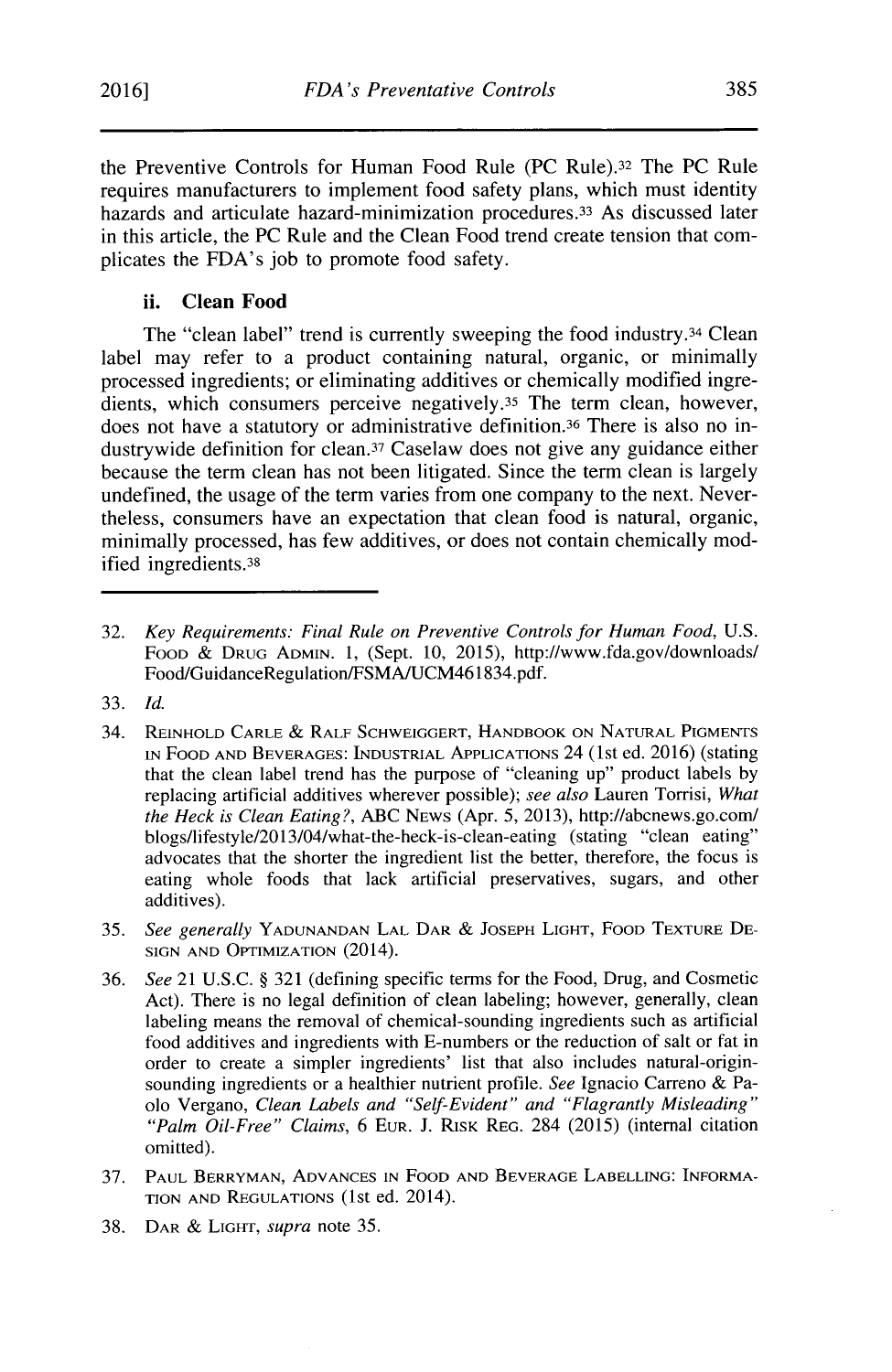## **B. Tension Between Clean Food and Food Safety Modernization Act**

The movement toward clean food stems from consumers' negative perception concerning processed foods, food additives, and chemically modified ingredients.39 Whether this perception is warranted is not within this article's scope. **If** manufacturers continue to create products that consumers consider clean, their products will have shorter shelf-lives.40 In addition, to create a truly clean product, manufacturers would have to eliminate processing intended to make the product safer to consume. This presents the issue as to whether the clean food trend can even align with the FSMA's food safety culture.

The **FDA** effectuates its mission to protect public health **by** regulating adulterated foods.41 Adulterated foods include foods that are unsafe for human consumption.42 Manufacturers process food products to ensure safe consumption.43 Such processing, even though minimal, could prevent a food from being labeled as clean. There is a trend of consumers wanting clean foods.44 Under the **FSMA,** the **FDA** has promulgated the **PC** Rule requiring manufacturers to act in a proactive manner to prevent contamination in food.45 The **PC** Rule has created tensions between the FDA's desire to create a food safety culture and consumers' desire for clean food. The way to resolve this tension is through educating consumers that certain processing techniques do not affect the cleanliness of a food product.

# **II. THE LAW CONCERNING FOOD SAFETY**

This part begins with an overview of the **PC** Rule, followed **by** a **discus**sion of **PC** Rule exemptions. Lastly, this part will exemplify that the **PC** Rule creates a culture of food safety.

- **39.** *Id.*
- 40. MARK SCHMIDL & THEODORE LABUZA, ESSENTIALS OF FUNCTIONAL FOODS (2000). Problems with natural flavoring include: **(1)** cost; (2) limited shelf life potential; and **(3)** possible incompatibility with the functional food. *Id.* Artificial flavoring offers strength and stability, but consumers deem artificial flavors to unhealthy. *Id.*
- 41. *About FDA: What We Do, supra* **note** 12.
- 42. *See* 21 **U.S.C. §** 342 **("A** food shall be deemed to be adulterated, [i]f it bears or contains any poisonous or deleterious substance which may render it injurious to health **. . .").**
- 43. **SCHMIDL & LABUZA,** *supra* note 40.
- 44. Monica Watrous, *Trend of the Year: Clean Food,* **FOOD Bus. NEws,** http:// features.foodbusinessnews.net/corporateprofiles/2015/trend-index.html (last **visited Mar.** 2, **2017).**
- *45. See* **Food Safety Modernization Act,** 21 **U.S.C. § 350g** (2012); *see also Key Requirements: Final Rule on Preventive Controls for Human Food, supra note* **32.**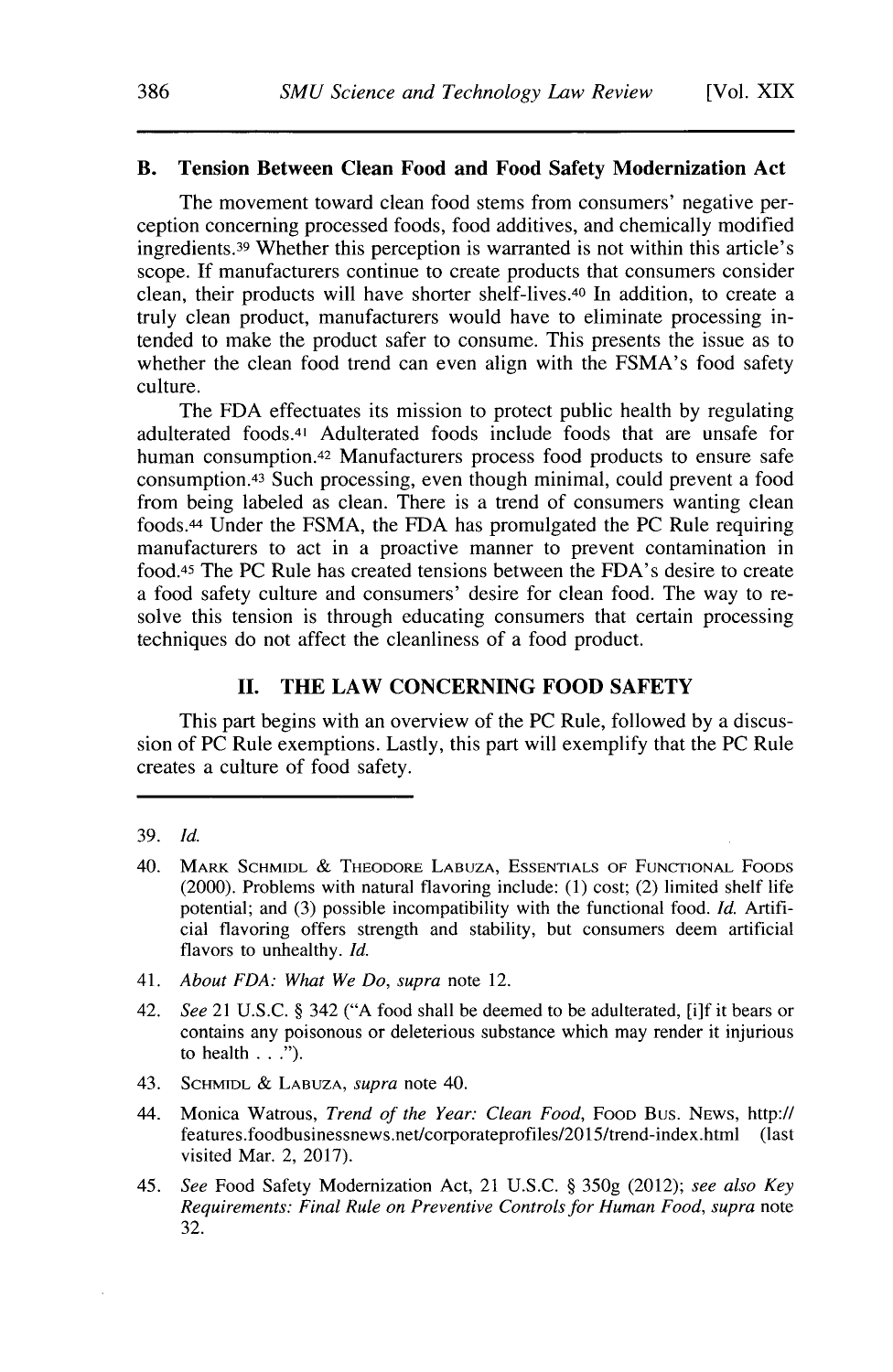#### **A. Facilities Required to Comply with the Preventive Controls for Human Food Rule**

Under the **FSMA,** the **FDA** had authority to promulgate the **PC** Rule.46 The **PC** Rule requires food facilities have food safety plans that articulate how each facility will identify and minimize hazards.47 The **PC** Rule requires food facilities to think proactively in reducing contamination.48

Not all food facilities are required to have a food safety plan. In general, the **PC** Rule's food safety plan requirement only applies to facilities that manufacture, process, pack, or hold food.49 Specifically, the facilities covered **by** the **PC** Rule, or "covered facilities," include facilities that are required to register with the **FDA** under Section *415* of the Food, Drug, and Cosmetic Act **(FD&C** *Act).50* The **PC** Rule applies to both domestic and imported food.51

The **PC** Rule excludes farms; thus they need not have a food safety plan.52 To understand why farms are excluded from the **PC** Rule, one needs to assess various provisions of the **FD&C** Act. Section 415 of the **FD&C** Act is applicable because the **PC** Rule applies to facilities that are subject to reg-

- 47. *See* 21 C.F.R. **§ 117.126** (mandating that food facilities prepare, or have prepared, and implement a written food safety plan, and that the food safety plan is prepared, or its preparation overseen, **by** one or more preventive controls qualified individuals).
- 48. *See id.* (asserting that the food safety plans must include written preventive controls as required **by** 21 C.F.R. **§ 117.135(b)).**
- 49. *Key Requirements: Final Rule on Preventive Controls for Human Food, supra* note **32.**
- *50. See generally* Registration of Food Facilities, 21 C.F.R. **§ 1.225** (2011) (noting that these new provisions would apply to domestic and foreign facilities that are required to register under section 415 of the **FD&C** Act and the regulation for Registration of Food Facilities).
- *51. See id.*
- **52.** *See Key Requirements: Final Rule on Preventive Controls for Human Food, supra* note **32.**

<sup>46.</sup> *See generally* 21 C.F.R. **§ 117.** The rule was originally proposed in January *2013. Key Requirements: Final Rule on Preventive Controls for Human Food, supra* note **32.** There were more than **8,000** public comments for the original proposal. *Id.* Due to much controversy surrounding the original rule, a supplemental rule, adding specific language to compromise on important provisions, was proposed September 2014. *See id.* The supplemental proposal received more than **1,300** public comments. After the **FDA** took all of the public comments into consideration, the final rule was issued on September **10, 2015.** *Id.* While the final rule was issued almost a year ago, the food industry was given at least a year to come into compliance. Compliance dates for some businesses began in September **2016.** *Id.*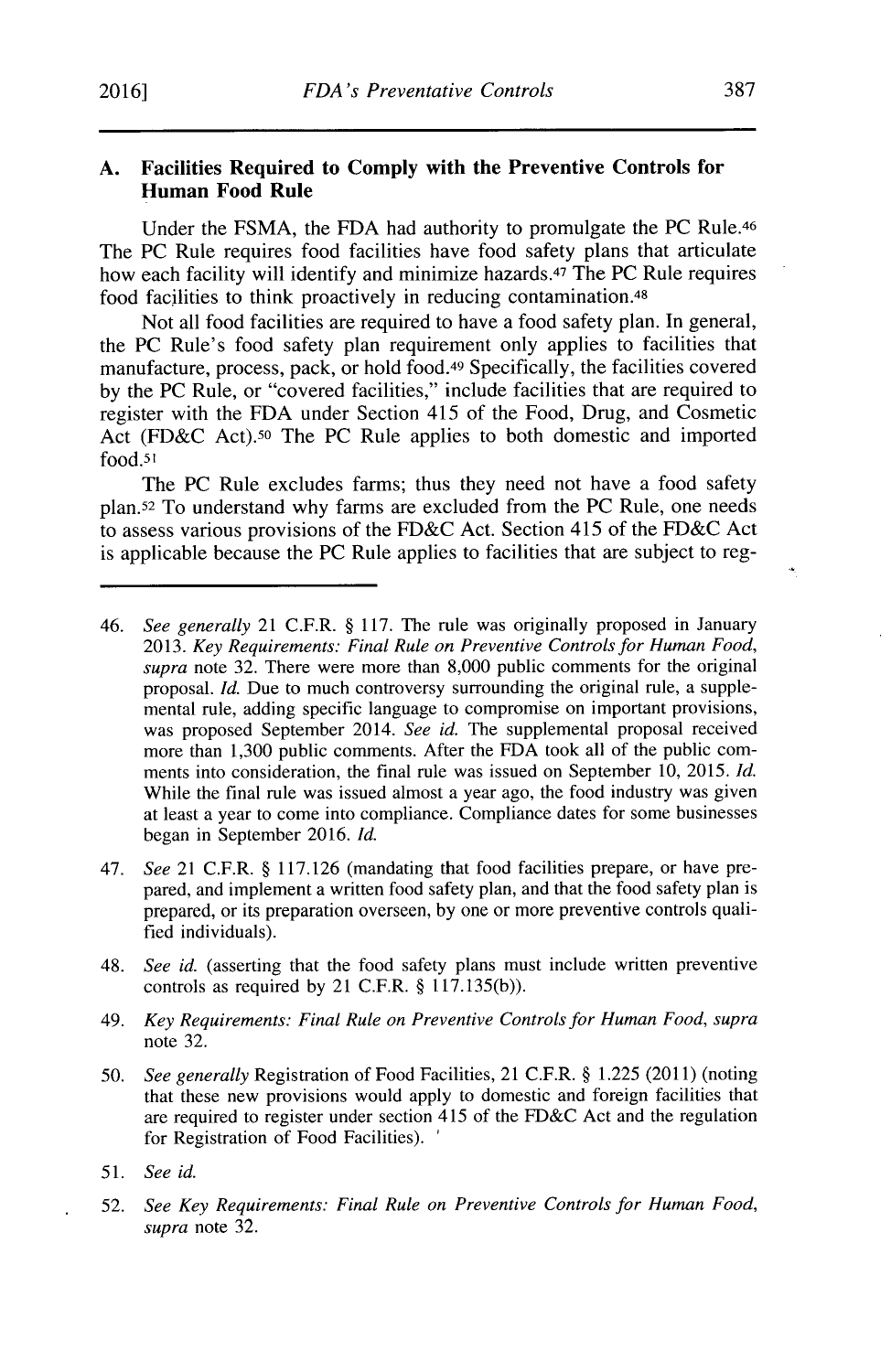ister under Section 415 of the **FD&C** Act.53 Section 415 of the **FD&C** Act states in part that "the Secretary shall **by** regulation require that any facility engaged in manufacturing, processing, packing, or holding food for consumption in the United States be registered with the Secretary."54 The **FD&C** Act defines facility as:

> Any factory, warehouse, or establishment (including a factory, warehouse, or establishment of an importer) that manufactures, processes, packs, or holds food. Such term does not include farms; restaurants; other retail food establishments; nonprofit food establishments in which food is prepared for or served directly to the consumer; or fishing vessels.55

**By** definition, facility excludes farms.56 Therefore, farms do not need to register under Section 415 of the **FD&C** Act. Since farms do not have to register under Section 415 of the **FD&C** Act, they are not subject to registered facilities' requirements, such as complying with the **PC** Rule.

#### B. **The Definition of Farm**

Farms do not have to register under Section 415 of the **FD&C** Act. Therefore farms are not required to comply with the **PC** Rule. Since farms are exempted from complying with the **PC** Rule, the definition of farm was a point of contention.<sup>57</sup> The original farm definition was created as a part of the implementation of the Bioterrorism Act of **2002.58** The concern of the **FDA** under the Bioterrorism Act was traceability.59 Under the Bioterrorism Act's definition of farm, farms would need to have records if they packed or held agriculture commodities from another farm of different ownership. **If** the Bioterrorism Act's definition of farm was to be applied under the **PC** Rule, then someone would be subject to different requirements if he or she packed or held his or her own agriculture commodities rather than packing or holding

- **53.** 21 C.F.R. **§** *1.225; see supra* text accompanying note **50.**
- 54. *See* 21 **U.S.C. §** 350d(a).
- **55.** *See* 21 **U.S.C. §** 350d(c).
- *56. See id.* ("Such term does not include farms; restaurants; other retail food establishments; nonprofit food establishments in which food is prepared for or served directly to the consumer; or fishing vessels").
- **57.** *See Key Requirements: Final Rule on Preventive Controls for Human Food, supra* note **32** (modified the definition of farm from the original proposed rule to reflect modem farming practices).
- **58.** *See* Public Health Security and Bioterrorism Preparedness and Response Act of 2002, Pub. L. No. **107-188, 116** Stat. 594.
- **59.** Current Good Manufacturing Practice, Hazard Analysis, and Risk-Based Preventive Controls for Human Food, **80** Fed. Reg. **56170-01** (Sept. **17, 2015)** (to be codified at 21 C.F.R. pt. **11, 16, 117, 500, 507,** and **579).**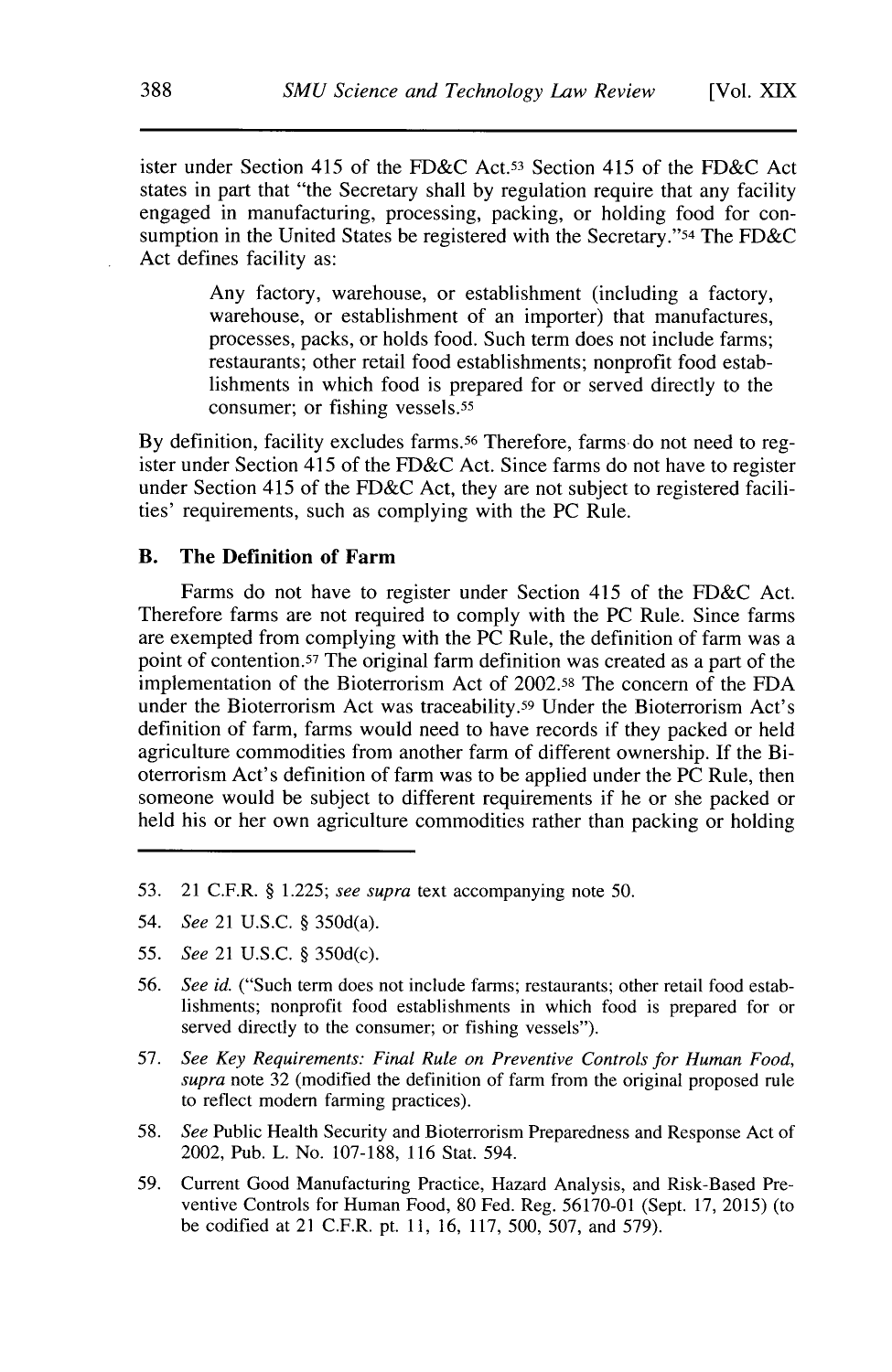another's.60 Because the Bioterrorism Act's definition of farm created different compliance requirements that depended on whose agricultural commodities were held or packed, stakeholders had concern.

Due to stakeholders' concerns, the definition of farm was modified. The final **PC** Rule clarified the definition of farm and expanded it to include two kinds of operations: **(1)** Primary Production Farms; and (2) Secondary Activities Farms.<sup>6</sup> 1 **A** Primary Production Farm "is an operation under one management in one general, but not necessarily contiguous, location devoted to the growing of crops, the harvesting of crops, the raising of animals (including seafood), or any combination of these activities."62 This kind of farm can pack or hold raw agricultural commodities, such as fresh produce, and may conduct certain manufacturing and processing activities, such as dehydrating grapes to produce raisins and packaging and labeling raisins.63

**A** Secondary Activities Farm "is an operation not located on the Primary Production Farm [and] is devoted to harvesting, packing and/or holding raw agricultural commodities."<sup>64</sup> The Secondary Activities Farm "must be majority owned **by** the Primary Production Farm that supplies the majority of the raw agricultural commodities harvested, packed, or held **by** the Secondary Activities Farm."65 The Secondary Activities Farm definition allows for certain limited additional manufacturing, processing, and holding, the same as those for a Primary Production Farm.66

#### **C. Exemptions to the Preventive Controls for Human Food Rule**

While the definitions for Primary Product Farm and Secondary Activities Farm are broad, many operations would be subject to the **PC** Rule if other exemptions did not apply. Other exemptions include: **(1)** activities subject to **HACCP** regulations (i.e. seafood and juice); (2) manufacturing, processing, and packing and holding of dietary supplements; **(3)** alcoholic beverages at certain facilities; and (4) activities subject to low-acid canned food regulations (microbiological hazards only).<sup>67</sup> For these exemptions to

**62.** *Id.*

**63.** *Id.*

**65.** *Id.*

- **66.** *See id.* (an example of the secondary activity farms include off farm packing houses).
- **67.** 21 C.F.R. **§ 117.5 (2015).**

**<sup>60.</sup>** *Id.*

**<sup>61.</sup>** *See Key Requirements: Final Rule on Preventive Controls for Human Food, supra* note **32.**

<sup>64.</sup> *See id.* (clarifying that that "not located on the Primary Production Farm" could mean not located on the place where the crops are grown).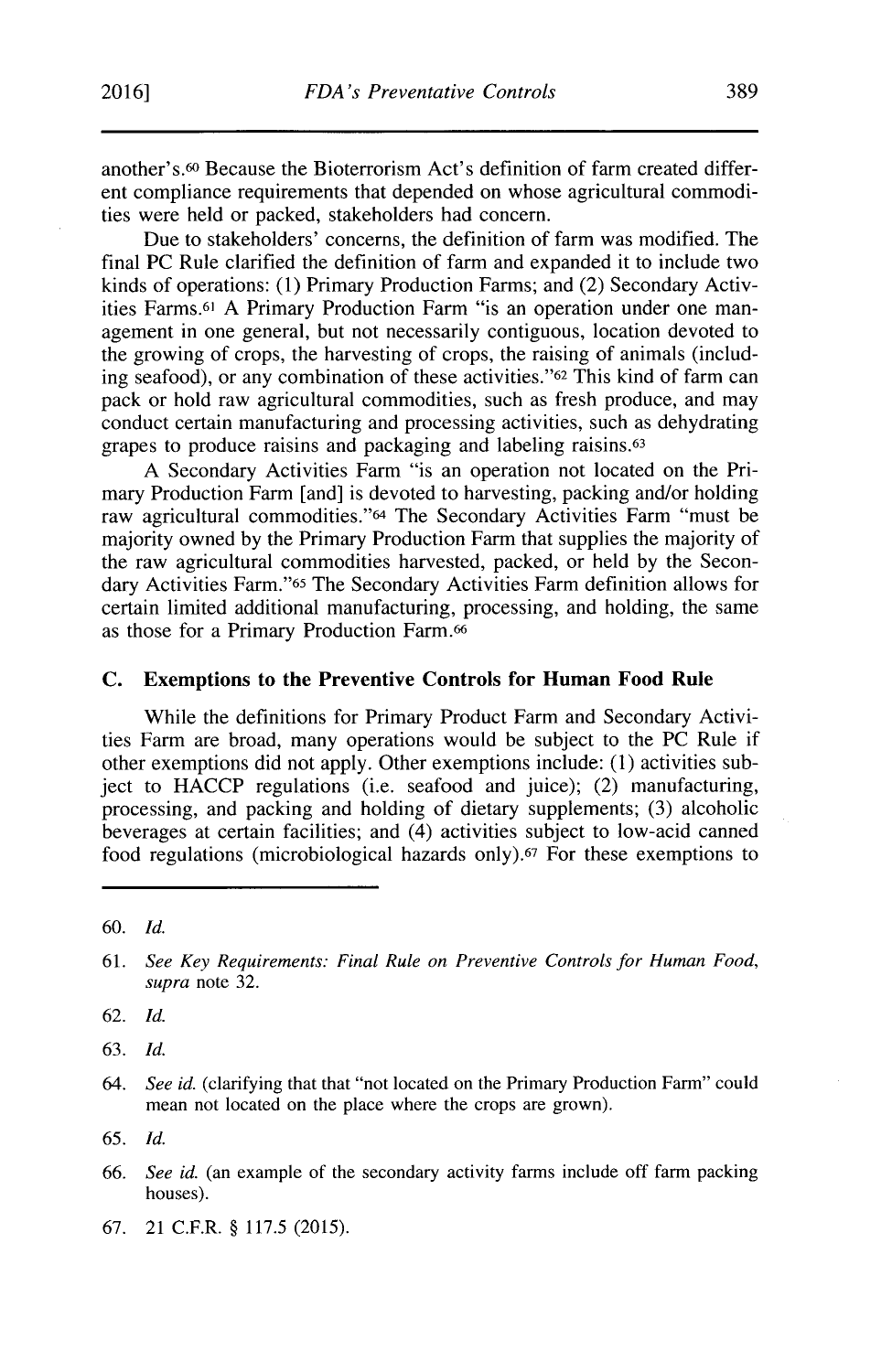apply, the operation must be in compliance with applicable **FDA** regulations.68

#### **D. Complying with the Preventive Controls for Human Food Rule**

**If** a food facility is not a farm and no other exemptions or modifications apply, then a food facility must comply with the **PC** Rule. Under the **PC** Rule, each food facility must have a food safety plan in place that sets forth how it will identify and minimize hazards.<sup>69</sup> The food safety plan contains a collection of written documents describing activities that ensure food safety during manufacturing, processing, packing, and holding.70

The first step of creating a food safety plan is identifying where hazards pertaining to food safety exist in the facility.71 These hazards could occur naturally, be unintentionally introduced, or be intentionally introduced for economic gain.72 Controls to prevent the hazards must be put into place, including an established recall procedure.73 The written plan must show how the preventive controls are monitored and managed to ensure effectiveness.74 In addition, there are verification and validation requirements.75 **All** of these steps require documentation. While keeping detailed records might seem tenuous, this documentation benefits food facilities in the long run. **If** the **FDA** investigates a food facility due to possible foodborne illness issues, the more documentation the food facility has the better the food facility will be able to defend itself.

Compliance dates for businesses are staggered over several years after publication of the final rule.76 Very small businesses averaging less than a

- **69.** 21 C.F.R. **§ 117.126** *(2015).*
- **70.** *See id.*
- **71.** Ingredient Identity, 21 C.F.R. **§ 117.130 (2015).**
- **72.** *See id.*
- **73.** *Key Requirements: Final Rule on Preventive Controls for Human Food, supra* note **32.**
- 74. *Id.* (Facilities conduct monitoring as appropriate to the preventive control. "For example, monitoring of a heat process to kill pathogens would include actual temperature values and be more frequent than monitoring preventive maintenance activities used to minimize metal hazards, which could be a simple record of the date on which the activity took place.").
- *75. Id.* (explaining that validation means the facilities' preventive controls are working, and verification means that the controls are being implemented effectively).
- *76.* Current Good Manufacturing Practice, Hazard Analysis, and Risk-Based Preventive Controls for Human Food, **80** Fed. Reg. at **56170-01.**

**<sup>68.</sup>** *See id.*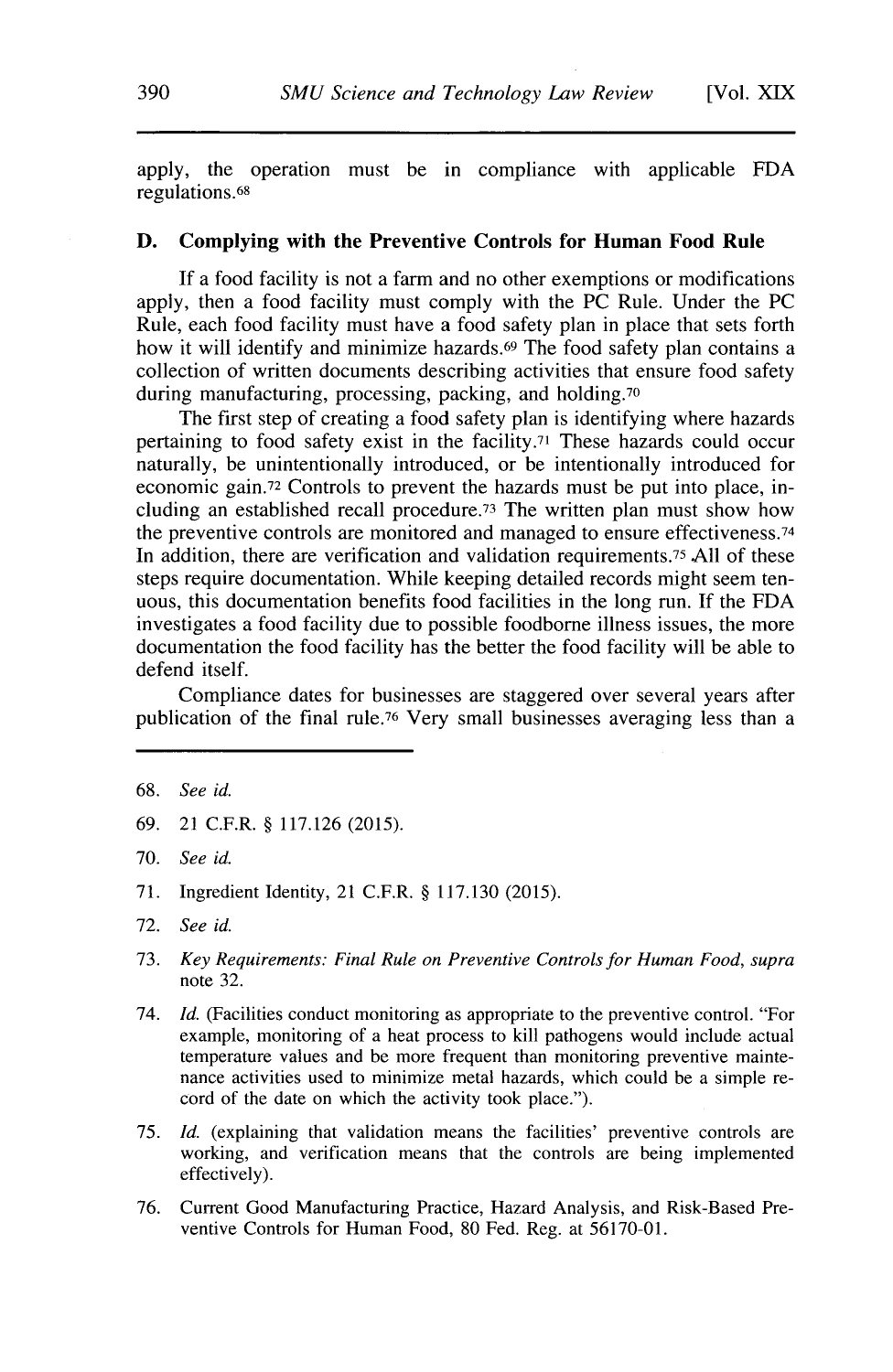million dollars per year have three years to comply with the **PC** Rule.77 Businesses subject to the Pasteurized Milk Ordinance also have three years to comply with the **PC** Rule requirements.78 Small businesses have two years to **comply.79 All** other businesses have one year to comply.80

The **FSMA** gave the **FDA** authority to promulgate the **PC** Rule. The **PC** Rule requires that food facilities have food safety plans that set forth how the food facilities will identify and minimize hazards. <sup>8</sup> 1 Under the **PC** Rule, food facilities must think proactively in reducing contamination; thus the **PC** Rule creates a culture of food safety.

#### **III. EDUCATING CONSUMERS ALLOWS THE CLEAN FOOD TREND TO ALIGN WITH THE CULTURE OF FOOD SAFETY**

The **PC** Rule has created a culture of food safety in our society, but the clean food trend conflicts with the **PC** Rule. The **PC** Rule requires food facilities to have food safety plans that set forth how the food facilities will identify and minimize hazards.<sup>82</sup> How can the clean food trend align with the culture of food safety that is created through the **PC** Rule? This part raises a hypothetical and proposes a solution for resolving this conflict. In particular, the **FDA** should encourage manufacturers to educate consumers that certain processing techniques adopted **by** the food industry do not affect the cleanliness of a food.

#### **A. Hypothetical83**

A.Bella's Apple Farm is the largest apple farm in Michigan. The farm spans 200 acres and is located just outside of Traverse City, Michigan.

- *77. Key Requirements: Final Rule on Preventive Controls for Human Food, supra* note **32** (noting that this amount is adjusted for inflation in both annual sales of human food plus the market value of human food manufactured, processed, packed, or held without sale except for records to support its status as a very small business).
- **78.** *See id.* (asserting that the compliance dates are extended to allow time for changes to the Pasteurized Milk Ordinance safety standards that incorporate the requirements of this preventive controls rule).
- **79.** *See id.* (stating that small business is a business with fewer than **500** full-time equivalent employees).
- **80.** *See id.* (explaining that based on the effective date of the **PC** Rule, "all other businesses" had to be in compliance **by** September **2016,** but compliance dates for supply chain programs differ).
- **81.** 21 C.F.R. **§ 117.126 (2015).**
- **82.** *See id.*
- **83.** DISCLAIMER: This hypothetical is a work of fiction. Names, characters, businesses, places, events, and incidents are either the products of the author's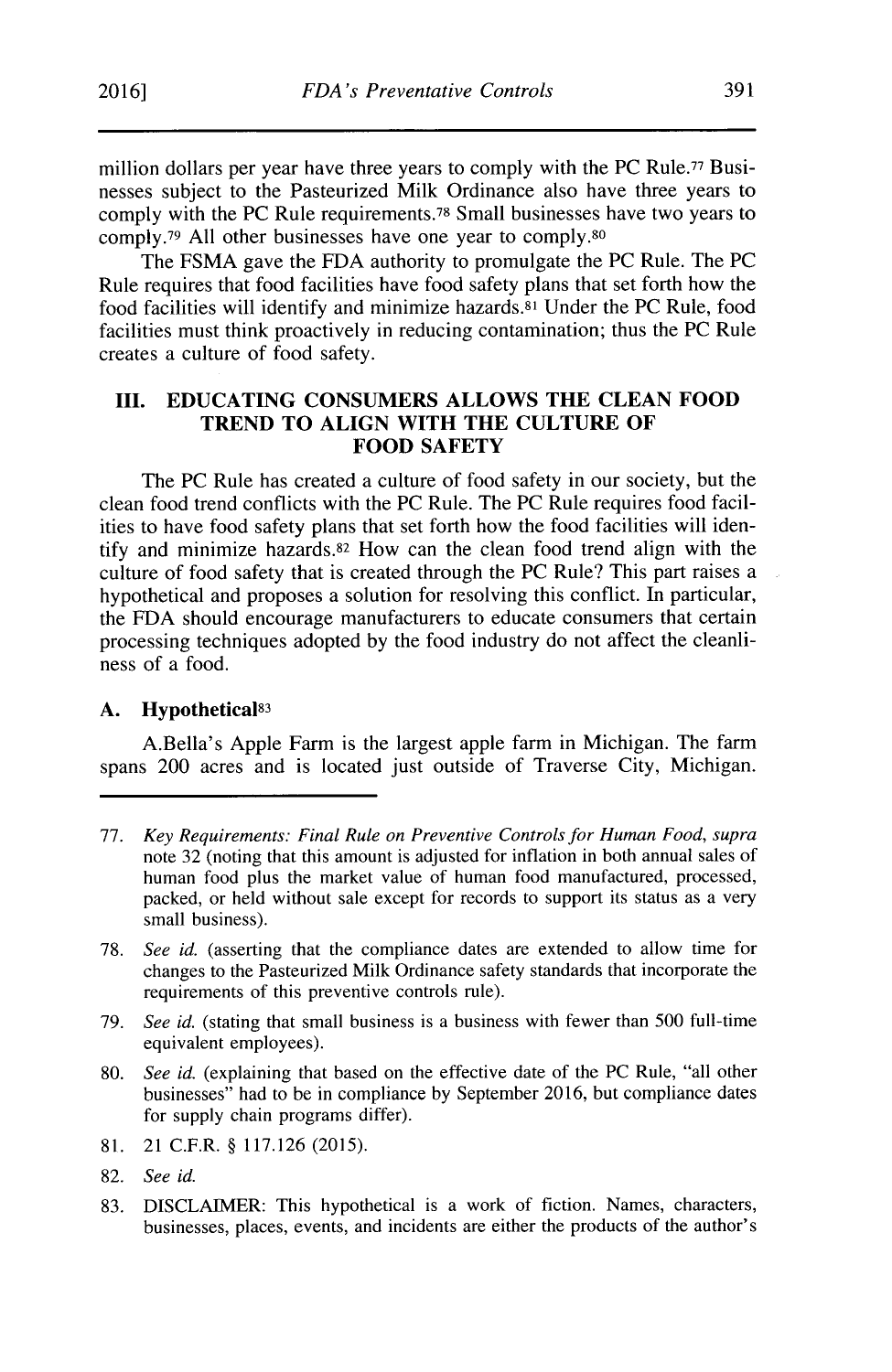A.Bella's Apple Farm grows, harvests, and packs Granny Smith Apples. In addition, the Granny Smith Apples are sliced and dehydrated at A.Bella's Apple Farm to make apple chips.

A.Bella's Apple Farm reduces microbial populations to improve safety and quality of the apples **by** washing the apples with water containing antimicrobials. The antimicrobial water removes soil and reduces microbial contamination.84 There are different antimicrobial solutions available, including sodium hypochlorite (chlorine), chlorine dioxide, hydrogen peroxide, quaternary ammonium, and other natural antimicrobials. Here, A.Bella's **Ap**ple Farm chooses apple cider vinegar and water to wash the apples. Apple cider vinegar inhibits microorganisms' growth and causes their death.85

Last month, the documentary *Clean Your Diet Up* exposed A.Bella's Apple Farm's use of antimicrobials and warned viewers that the use of the antimicrobials made food unclean. Aside from criticizing A.Bella's Apple Farm's processing methods, *Clean Your Diet Up* encouraged viewers to follow a clean diet through embracing whole foods and cutting back on refined grains, added sugars, salt, and unhealthy fats.

Due to the documentary, A.Bella's Apple Farm's consumers no longer believe that A.Bella's Apple Farm's apple chips are healthy. A.Bella's Apple Farm is conflicted. A.Bella's Apple Farm knows that it needs to have safe food, but the farm also needs to sell food to the consumers to ensure that there is a profit. What should the facility do?

#### B. **Solution**

A.Bella's Apple Farm **(1)** should not change its food safety techniques and (2) should educate the consumers on the value of food safety provided using such techniques.

# **i. A.Bella's Apple Farm Should Not Change its Food Safety Techniques**

**Food** facilities like A.Bella's Apple Farm should be mindful about consumers' desires and needs. Nevertheless, A.Bella's Apple Farm should not discard merited food safety techniques merely because consumers are making misguided demands due to the documentary's unscientific and unjustified criticism. Therefore, if there is value in the means that a food facility processes its products, then the food facility should retain those processing

imagination or used in a fictitious manner. Any resemblance to actual persons, living or dead, companies, or actual events is purely coincidental.

<sup>84.</sup> **AMANDA** L. SVOBODA, **ANTIMICROBIAL EFFICACY OF COMMERCIAL PRODUCE SANITIZERS AGAINST ARTIFICIALLY INOCULATED FOODBORNE PATHOGENS AND NATURAL FUNGAL CONTAMINANTS ON THE SURFACE OF WHOLE MELONS (2015)** (Ph.D. dissertation, Iowa State University) (ProQuest Dissertations Publishing).

*<sup>85.</sup> Id.*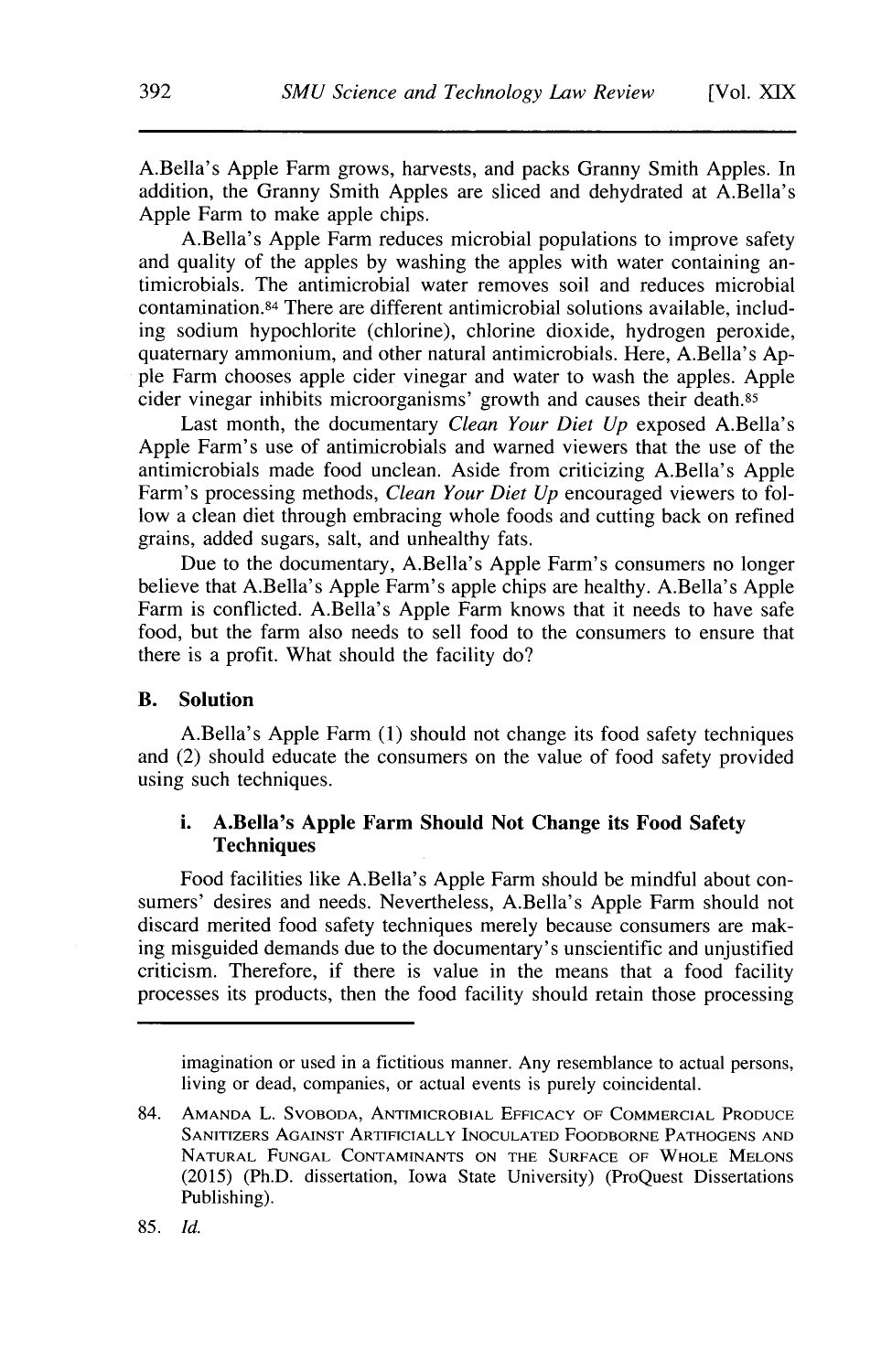techniques.86 Here, A.Bella's Apple Farm should not change its food safety techniques due to a misguided demand when the techniques properly fulfill the safety purposes.

# **ii. Food Facilities Should Educate Consumers About Food Safety Techniques**

Food facilities should educate consumers about various food safety techniques and their proper use in food processing. **If** a food facility does not want to disclose the food safety information to consumers, then the food facility is doing something suspect.<sup>87</sup>The **FDA** should issue a guidance document instructing food facilities to educate consumers that certain processing procedures do not affect food cleanliness. Through encouraging food facilities to educate consumers, the **FDA** can assure that a culture of food safety aligns with the clean food trend.

In the hypothetical presented above, A.Bella's Apple Farm experienced adverse economic consequences due to consumers being misinformed. Consumer education regarding food safety and clean food is critical in curbing adverse economic consequences to the food industry.88 Consumers need to learn the science and shortcomings behind food safety and the clean food movement.

American consumers' ignorance of food safety is exacerbated **by** the clean food trend. For example, A.Bella's Apple Farm's antimicrobial wash with apple cider vinegar meets the requirements of the clean food trend. Apple cider vinegar is natural and healthy.<sup>89</sup> Consumers generally have a nega-

**<sup>86.</sup>** "Value" in this context refers to providing a safe and healthy product to the consumer. Too often in the food industry manufacturers refuse to change their food processing methods because they are nervous that the changes will affect their bottom lines. If changing one's method is for the better of the consumer, rather than the benefit of the manufacturer's pocket book, then the change should be made.

**<sup>87.</sup>** *Cf* Elaine Watson, *CSPI: There Are Legitimate Concerns About GMOs, but not Around Food Safety and Labeling Would Be Misleading, Food (July 3, not Around Food Safety and Labeling Would Be Misleading, Food (July 3,* **2013),** http://www.foodnavigator-usa.com/People/CSPI-There-are-legitimateconcerns-about-GMOs-but-not-around-food-safety-and-labeling-would-be-mis leading (noting that consumers are suspicious of Genetically Engineered Products because manufacturers do not label genetically modified products).

**<sup>88.</sup>** *See generally* Matin Qaim, *The Economics of Genetically Modified Crops,* <sup>1</sup> **ANN. REV.** OF RESOURCE **ECON.** *665,* **665 (2009)** ("The **EU,** however, has established a mandatory system, which is more costly and can reinforce the notion that **GM** products are inherently unsafe.").

**<sup>89.</sup>** *See, e.g.,* Joy Manning, *Apple Cider Vinegar and Health,* WEB MD, http:// www.webmd.com/diet/obesity/features/apple-cider-vinegar-and-health#1 (last visited Nov. **30, 2016)** (explaining that natural and healthful are undefined terms, but the **FDA** is in the processes of requiring comments for defining natural).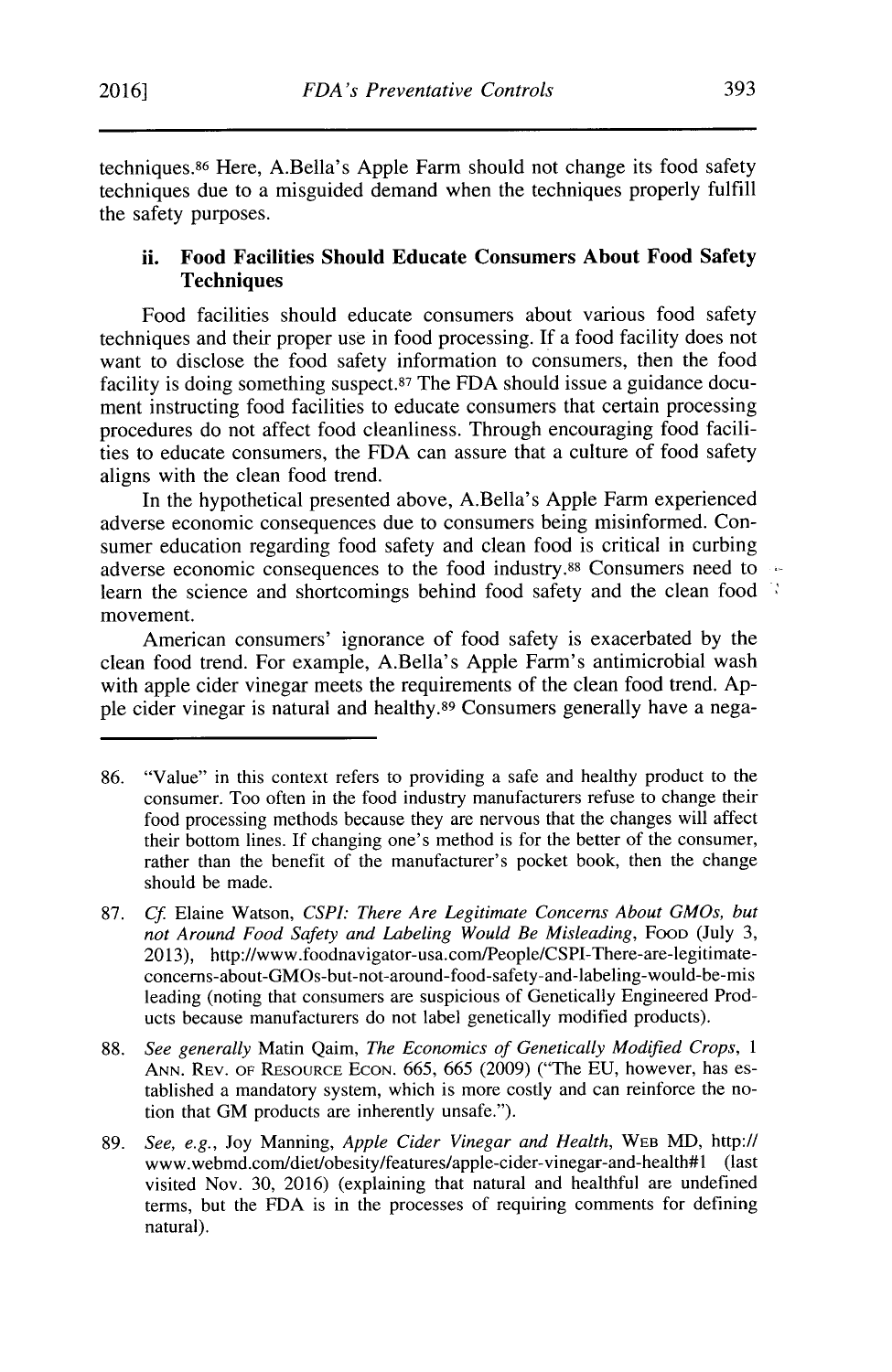tive perception of antimicrobials because some antimicrobials are harmful to either the consumers or the environment.90

The use of antimicrobials is becoming standard operating procedure with the passage of the **FSMA.91** Processors use antimicrobials to eliminate pathogens, to elongate shelf life, and to improve the quality of food.92 While washing produce with water containing antimicrobials reduces microbial contamination,93 the available sanitizers vary in effectiveness against microbial contaminants.94 Differing antimicrobials also have different effects on health. For example, antimicrobial washes used in the food industry increase bacterial resistance.95 Concerns exist over interactions of food and antimicrobials.96

Apple cider vinegar is not an antibiotic.97 A.Bella's **Apple** Farm could educate consumers that A.Bella's Apple Farm's use of apple cider vinegar not only ensures food safety but also serves as a healthy alterative to antimicrobial washes. **By** educating consumers that some processing techniques do not affect how clean a food is, A.Bella's Apple Farm, and the **FDA** can assure that a culture of food safety aligns with the clean food trend.

- **90.** *Antibacterial Soap? You Can Skip It* **-** *Use Plain Soap and Water,* **U.S.** FOOD **& DRUG ADMIN.** (Sept. 2, **2016),** http://www.fda.gov/ForConsumers/ConsumerUpdates/ucm378393.htm ("In addition, laboratory studies finding the possibility that triclosan contributes to making bacteria resistant to antibiotics. Some data shows this resistance may have a significant impact on the effectiveness of medical treatments such as antibiotics.").
- **91.** Debra Schug, *Chemical Cleaning in the FSMA Age,* FOOD **ENG'G** (Jan. **8, 2015),** http://www.foodengineeringmag.com/articles/93291-chemical-cleaningin-the-fsma-age ("'With **FSMA,** antimicrobial direct intervention programs are becoming standard operating procedures in several market segments including red meat, poultry, seafood and produce' ").
- **92.** *Id.*
- **93.** *See SVOBODA, supra* note 84.
- 94. *Id.* (stating that these can include the surface type of produce and presence of soil, time allowed for contact on the product, the concentration of sanitizer used, and water source, temperature, and **pH)** (internal citation omitted).
- **95.** *See Antibacterial Soap? You Can Skip It* **-** *Use Plain Soap and Water, supra* note **90;** SVOBODA, *supra* note 84 (noting that decades of antibiotic use in the medical industry has shown a large concern over bacterial resistance to antimicrobials, which has been linked to specific mechanisms utilized **by** antibiotics) (internal citation omitted).
- **96.** SVOBODA, *supra* note 84.
- **97.** Amber Keefer, *Apple Cider Vinegar & Antibiotics,* LIVESTRONG.COM, http:// www.livestrong.com/article/556171-apple-cider-vinegar-antibiotics/ (last updated Aug. 16, 2013) (asserting that apple cider vinegar contains malic acidanti-bacterial properties; however, apple cider vinegar has not been proven as an effective treatment to fight infection).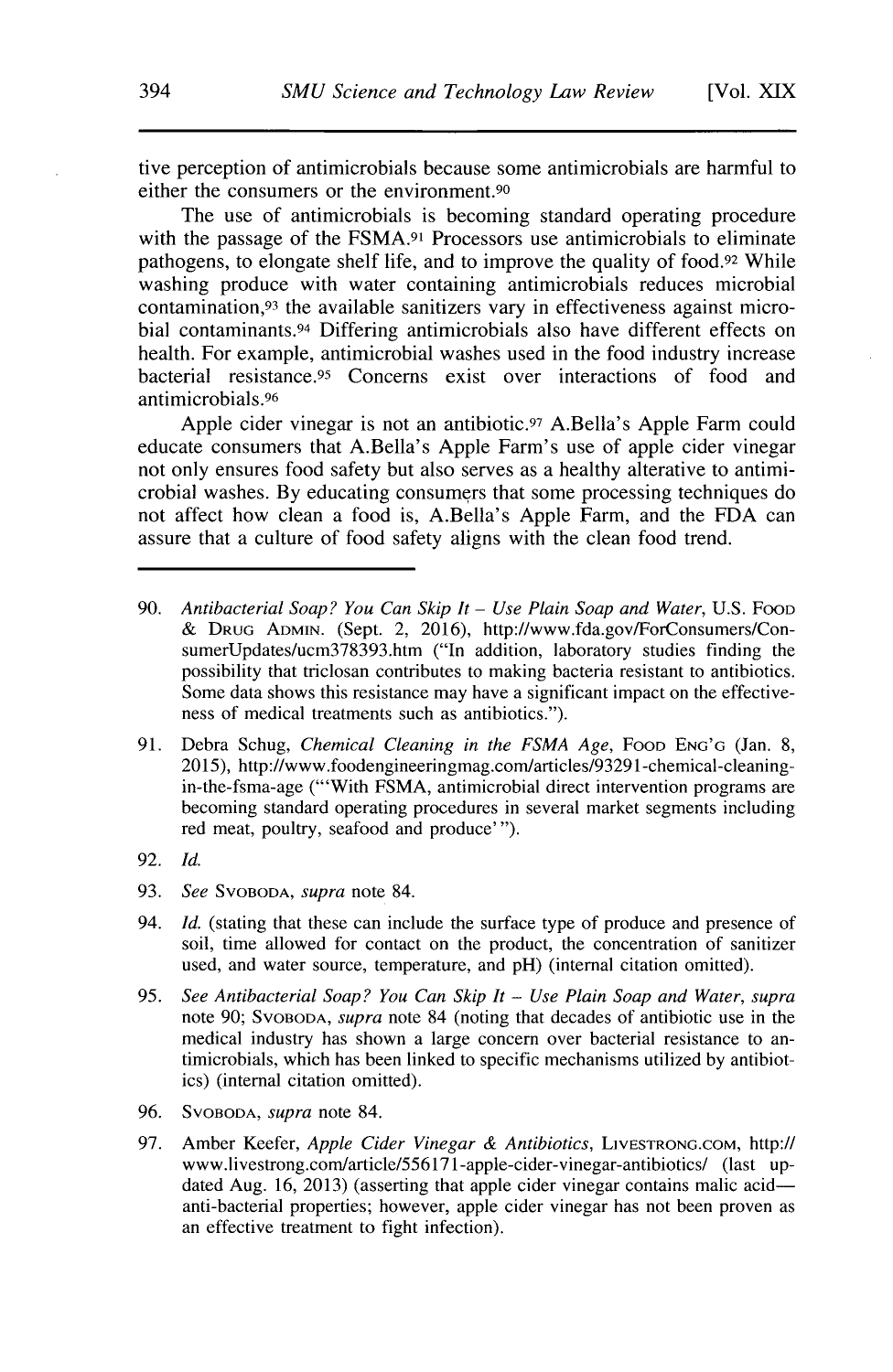#### **IV. CONCLUSION**

The clean food trend may just be a diet craze, but it impacts food safety because, with less processing, additives, or chemically modified ingredients, foods have shorter shelf-lives and may be more susceptible to pathogens. Whether the culture of food safety can align with the clean food trend will depend on the FDA's ability to educate consumers on food safety. The **FDA** should issue a guidance document instructing food facilities to educate consumers that certain processing techniques do not affect the cleanliness of a food. **By** encouraging food facilities to educate consumers, the **FDA** can assure that a culture of food safety aligns with the clean food trend. Although food facilities should continue being mindful of consumers' needs and desires, they should not jump to eliminate meaningful food safety measures simply because consumers demand clean food. **If** there is value in a food facility's method of processing products, then it should retain those processing techniques.

 $\ddotsc$